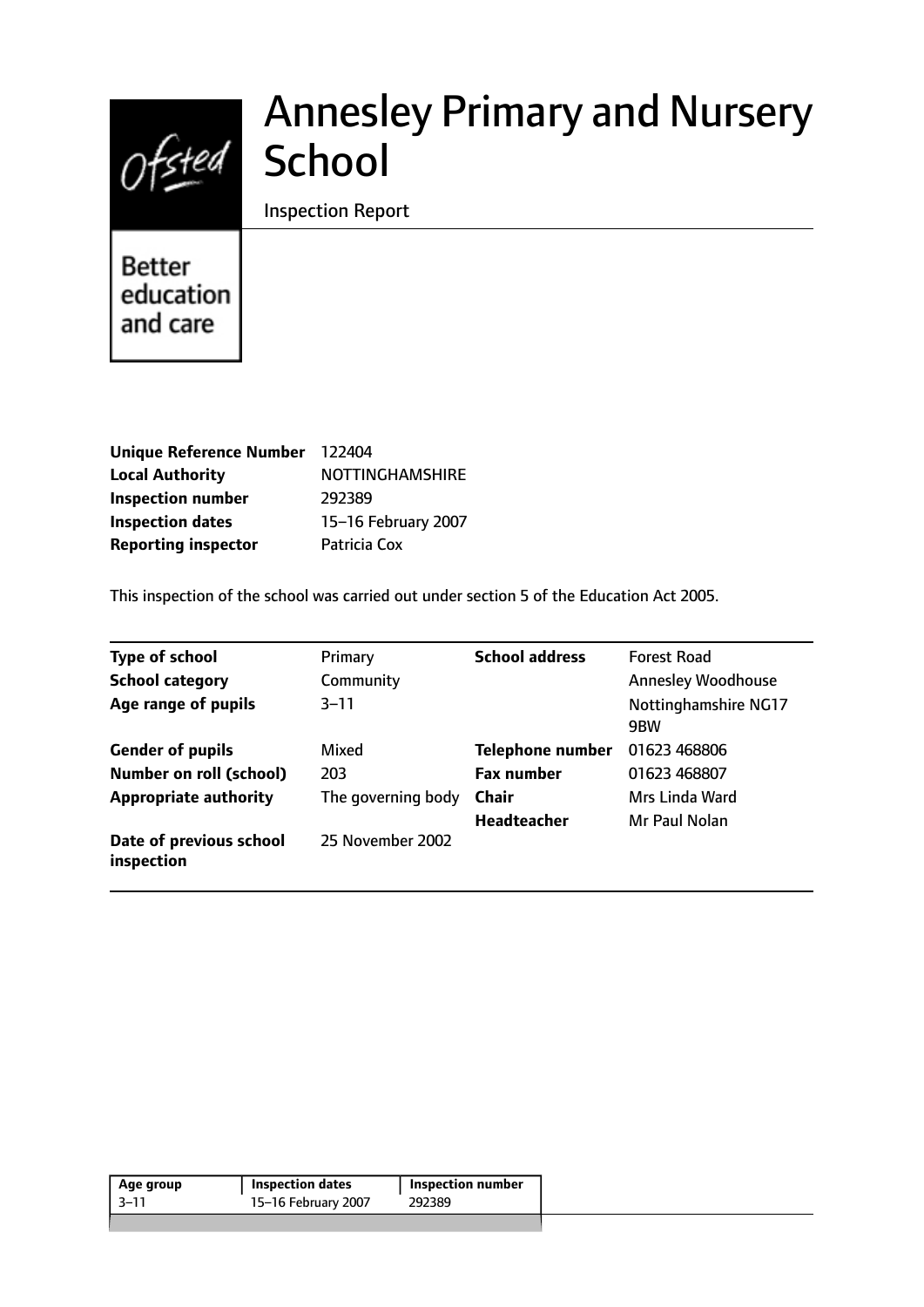© Crown copyright 2007

Website: www.ofsted.gov.uk

This document may be reproduced in whole or in part for non-commercial educational purposes, provided that the information quoted is reproduced without adaptation and the source and date of publication are stated.

Further copies of this report are obtainable from the school. Under the Education Act 2005, the school must provide a copy of this report free of charge to certain categories of people. A charge not exceeding the full cost of reproduction may be made for any other copies supplied.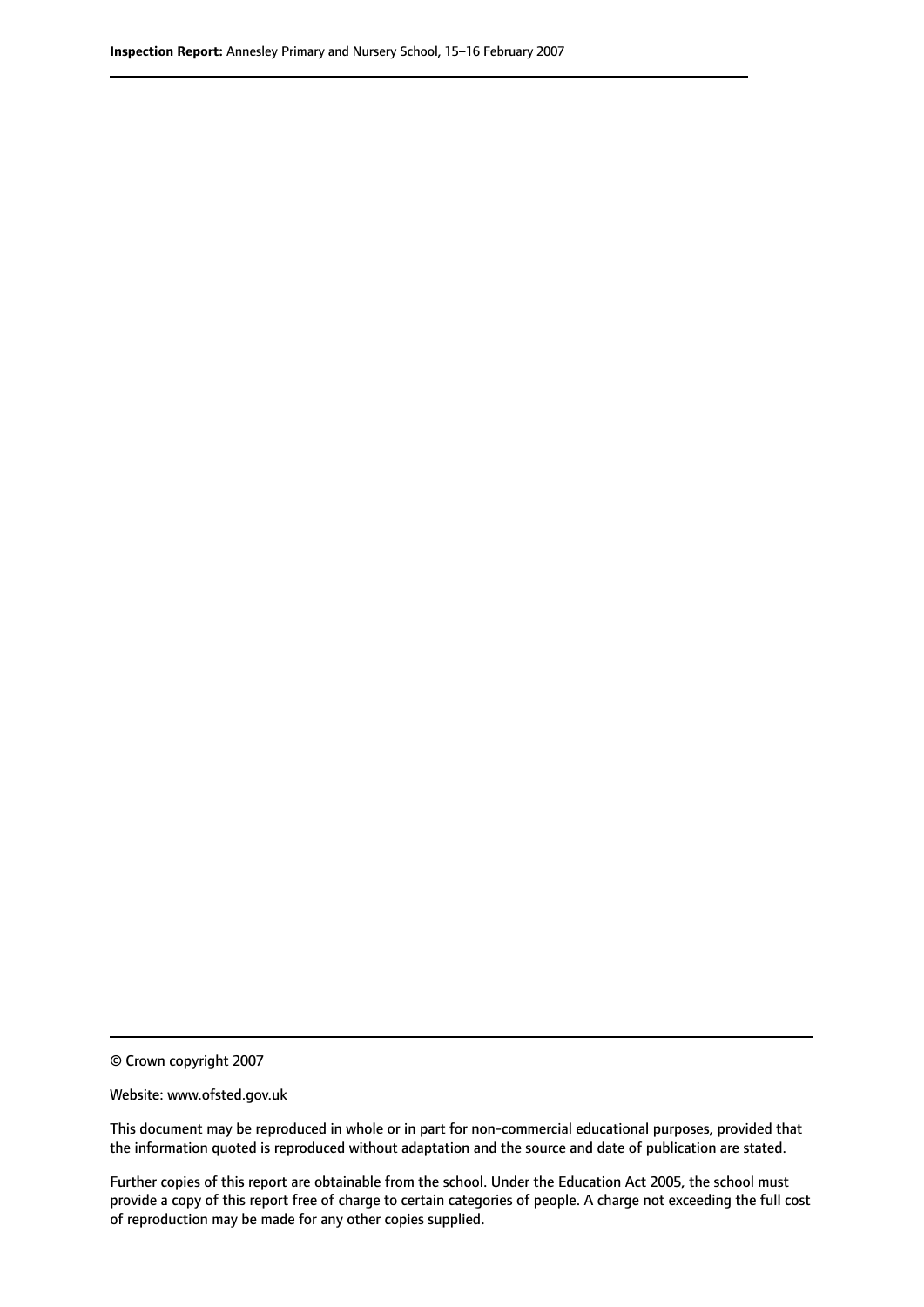# **Introduction**

The inspection was carried out by two Additional Inspectors.

## **Description of the school**

This school is average sized but numbers are falling due to changes in this ex-mining community. There are 32 children part-time in the Nursery. A lower than average proportion of pupils are entitled to free school meals. The number of pupils identified as having learning difficulties or disabilities is below average. Almost all pupils are from White British backgrounds and none have a first language other than English. Attainment of the children on entry is similar to national expectations.

The school is part of an Excellence Cluster, a local group that provides support for improvements in achievement. It is part of the local Creative Partnership, with a focus on raising pupils' motivation and aspirations. There has been disruption over the past four years through staff absence.

## **Key for inspection grades**

| Grade 1 | Outstanding  |
|---------|--------------|
| Grade 2 | Good         |
| Grade 3 | Satisfactory |
| Grade 4 | Inadequate   |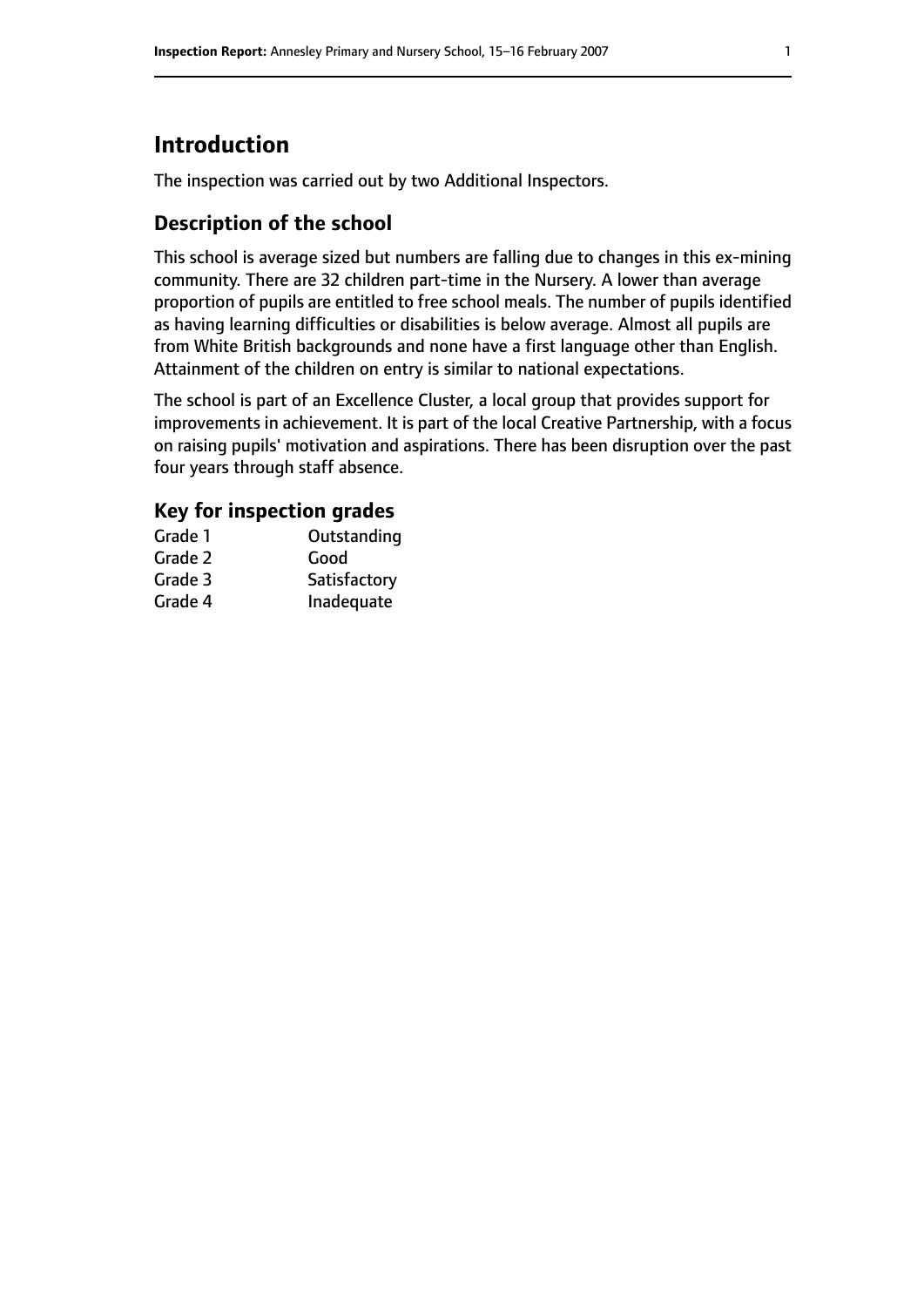# **Overall effectiveness of the school**

#### **Grade: 3**

This is a satisfactory school, providing satisfactory value for money. The headteacher has steered the school soundly through a lengthy period of disruption due to staff absence through illness. The senior leadership team has been strengthened and provides enthusiastic and sound support. Overall the school is showing satisfactory capacity to improve further. However, the subject leaders have not been enabled to develop their leadership and management skills sufficiently and consequently do not take enough responsibility for progress in their subjects. Standards in English, mathematics and science at the end of Year 6 have been maintained at the national average, after having risen from 2003 when they were exceptionally low. However, pupils' attainment in English fell in 2006, particularly in writing, where standards were low. Because the school knows itself adequately, this shortcoming has been identified and some initiatives are in place to tackle it. There is a degree of over-optimism about the school's effectiveness in some areas such as the curriculum. Systems for checking how well the school is providing for its pupils are not altogether rigorous and therefore the key weaknesses in writing have not been pinpointed with sufficient accuracy.

Teaching is satisfactory overall, and is sometimes good but there are also weaknesses. Because teaching is at least satisfactory in the Foundation Stage, children make a sound start, leaving both the Nursery and the Reception classes with attainment similar to that expected for their age. Relationships are strong through the school and the best teaching builds well on what the pupils already know. However, there is inconsistency in the way that some teachers apply school policies, for example, in assessing their pupils' progress from day to day. As a result, activities set for pupils are sometimes too easy or difficult. Consequently, while pupils' achievement is satisfactory, they make uneven progress through the school.

Pupils' personal development and well-being are satisfactory. While their spiritual and cultural development is adequate, their moral and social development is good. This is because they readily adopt the positive values and relationships encouraged by the school. They are keen contributors to school life, raising money for play equipment, and take their part in raising money for other good causes seriously. Pupils behave well and are prepared adequately for their future lives. The curriculum is satisfactory and the wide range of activities outside the school day makes a good contribution to pupils' enjoyment. The school takes satisfactory care of pupils, who feel safe and are developing their understanding of how well they are doing.

#### **What the school should do to improve further**

- Raise standards, particularly in English, by continued rigorous identification of the shortcomings and focused action to tackle them.
- Ensure that staff use agreed assessment policies consistently to match activities to pupils' needs.
- Improve the leadership and management of subject leaders by ensuring that they take full responsibility for raising standards in their subjects.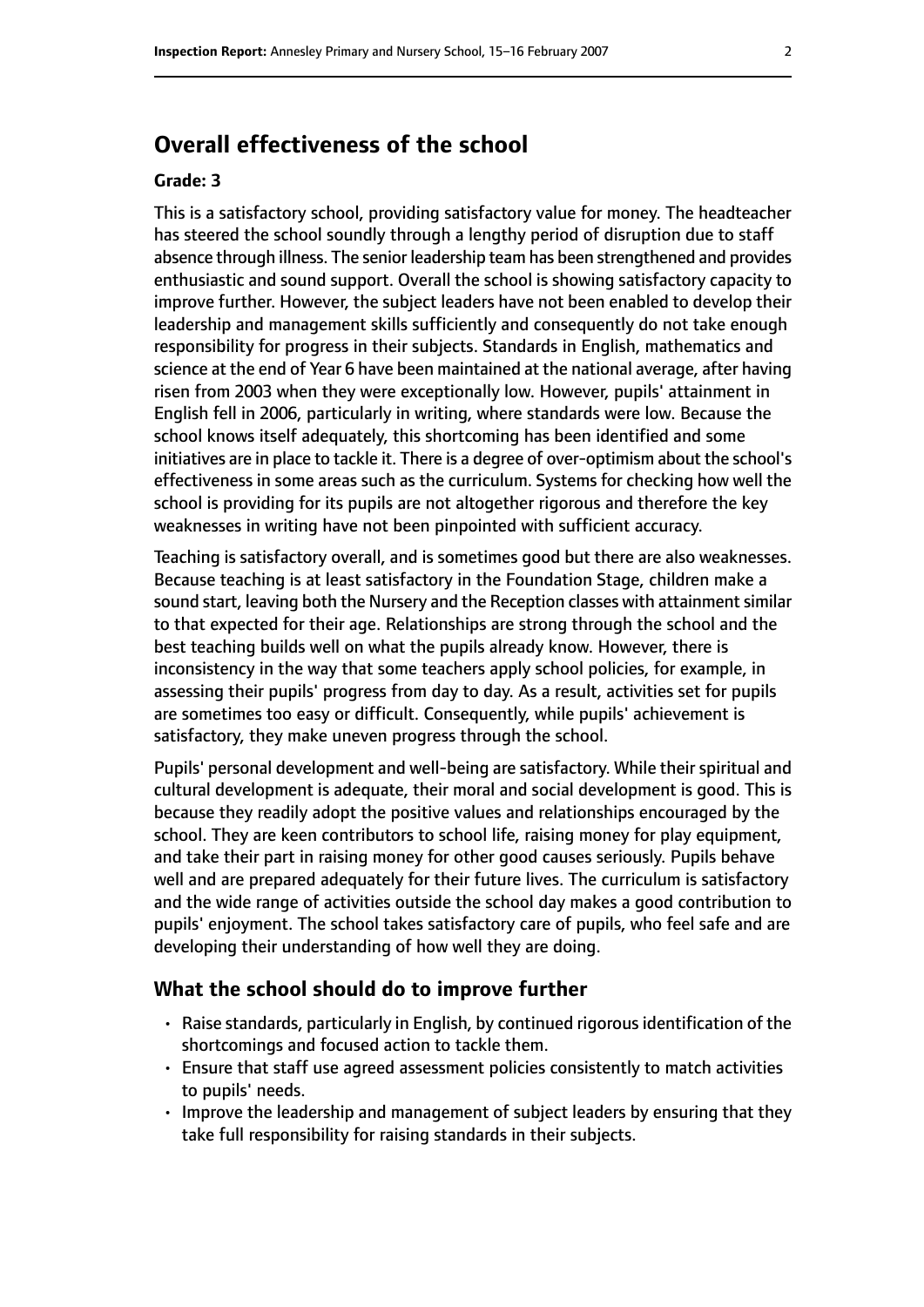## **Achievement and standards**

#### **Grade: 3**

Standards at the end of Year 2 have varied considerably over the years, due to disruptions in teaching in Key Stage 1 and the Foundation Stage. Staffing has now been stabilised. Children in the Nursery and Reception classes make sound progress and are on course to reach the expected standards by the time they enter Year 1. Standards in English, mathematics and science are now broadly average in Years 2 and 6 and all pupils make satisfactory progress. Achievement in writing is improving. Pupils generally listen well, but their speaking skills, particularly their vocabulary, are not as strong and this affects their ability to write. The school reached its targets in mathematics but missed them in English. The targets for 2007 are extremely challenging and are more likely to be achieved in mathematics than English.

# **Personal development and well-being**

#### **Grade: 3**

Pupils have a good regard for their own safety and that of others. Behaviour is good and, throughout the school, pupils are helpful and form positive relationships with each other. They are not concerned about bullying, knowing it rarely happens and what to do if it should. Pupils' attendance is satisfactory but their enjoyment of school is good, especially because of the wide range of extra activities provided before school, at lunchtimes and after school. Overall, pupils' attitude to staying healthy is more limited despite the school's efforts to promote healthy eating, although many pupils benefit from playing sports. Their steady progress and self-confidence prepares them reasonably for the future.

# **Quality of provision**

#### **Teaching and learning**

#### **Grade: 3**

Teaching and learning are satisfactory overall. The best teaching is lively and enthusiastic; the pupils respond well and are totally involved in the lesson. For example, in an English lesson with Year 6, the teacher used a promising piece of writing to focus the pupils' attention on how this could be improved. They were eager to contribute and the results showed good improvement. Some teachers use their day-to-day assessments well to adapt their planning for the next lessons. Where teachers have a good understanding of the level their pupils are working at, they set activities that are matched well to their individual needs. However, this is inconsistent and often the same work is set for the whole class. Some lessons are dull, do not engage the pupils sufficiently in learning and there is a lack of understanding of how pupils can achieve a lesson's aims. Pupils sometimes have to sit on the floor too long and on other occasions too much attention is given to the boys at the expense of the girls.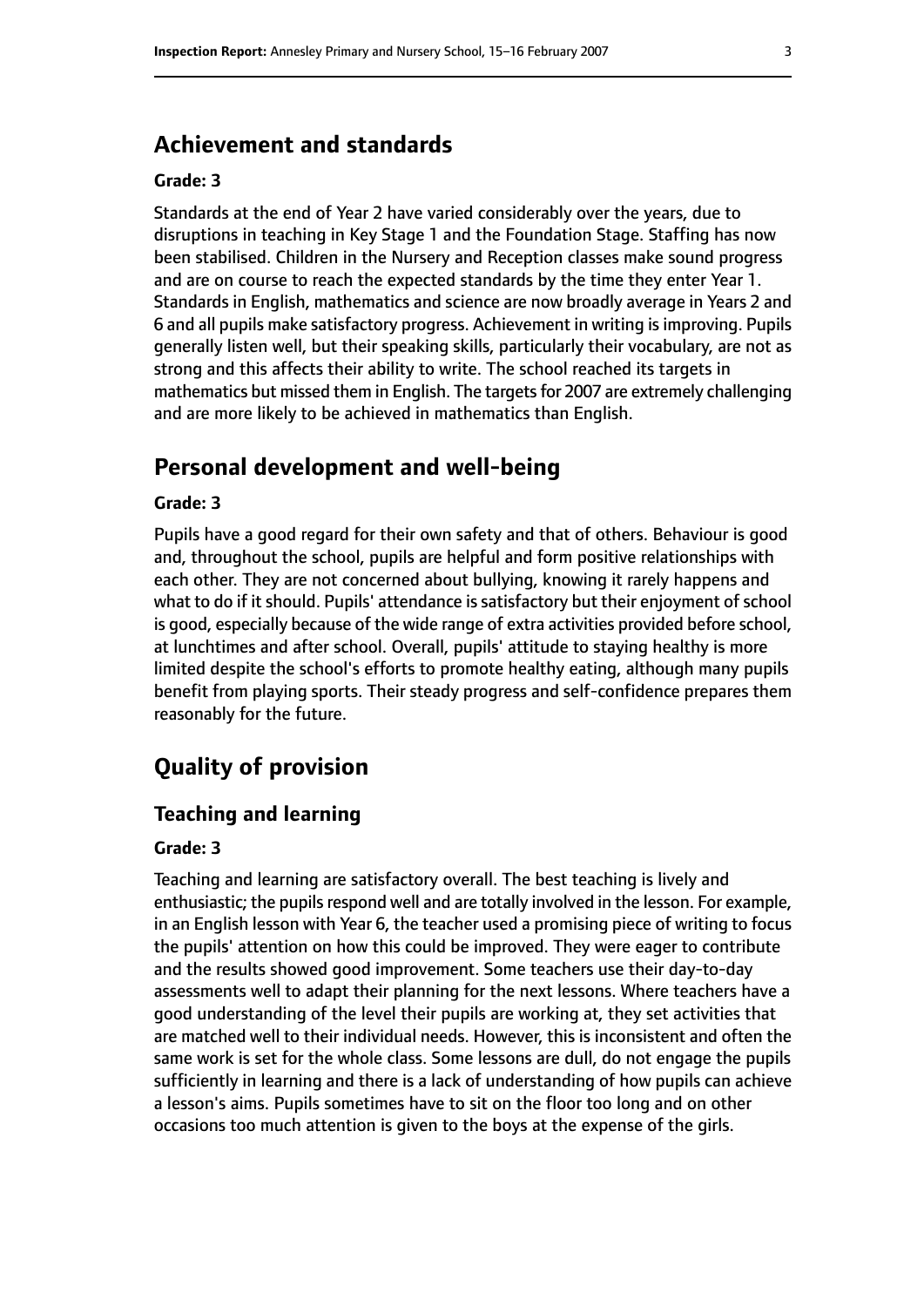#### **Curriculum and other activities**

#### **Grade: 3**

The range of work and activities are satisfactory in supporting pupils' achievement. Initiatives are being implemented aimed at raising standards, for example to promote problem-solving skills in mathematics, and different ways of supporting pupils' writing have been introduced. However, developments are at an early stage and it is too soon to know fully their impact on standards. Because the timetable is not organised as efficiently as it could be, and a high priority has been given to English and mathematics, there has not been as much attention to the development of the full range of subjects. Work and activities in some subjects are fairly narrow as a result, and geography in particular remains an area where improvement is needed. Nevertheless, the use of specialist agencies to provide creative activities has resulted in a number of projects that have proved exciting and challenging for the pupils involved.

The school provides a wide range of additional opportunities for all pupils. The breakfast club and after-school clubs are popular with pupils and greatly appreciated by many parents. Boys and girls are enthusiastic about the opportunities for sports and other clubs and many take part.

#### **Care, guidance and support**

#### **Grade: 3**

The care, guidance and support of pupils are satisfactory. Pupils with learning difficulties or disabilities have their needs supported soundly and, as a result, they are fully involved in the life of the school. Relationships in school are very positive. Pupils spoke extremely warmly of their teachers. One said, 'They are like second parents'. They value greatly the support and encouragement they receive in lessons. While this is improving, it is not always as sharply focused as it needs to be because the use of assessment is not consistent. Pupils in Years 5 and 6 know the level they are working at and their targets. However, as some pupils know, the targets sometimes could be made more challenging. Marking is sometimes helpful in showing pupils how well they have done and what they need to do to improve, but this practice also varies considerably. Close attention is paid to many aspects of pupils' safety and security. However, the school has not yet centralised all its staffing information.

## **Leadership and management**

#### **Grade: 3**

Leadership and management are satisfactory. The headteacher provides the school with satisfactory leadership and management. He has a sound vision for the school and works closely with the enthusiastic senior management team, which provides him with satisfactory support. A few staff have taken the initiative to develop their subjects but this has not been the general case. Suitable initiatives ensured that standards rose since 2003 and these have been maintained in spite of staff absence. There are strong links with parents who hold the school in high regard; some commented that it had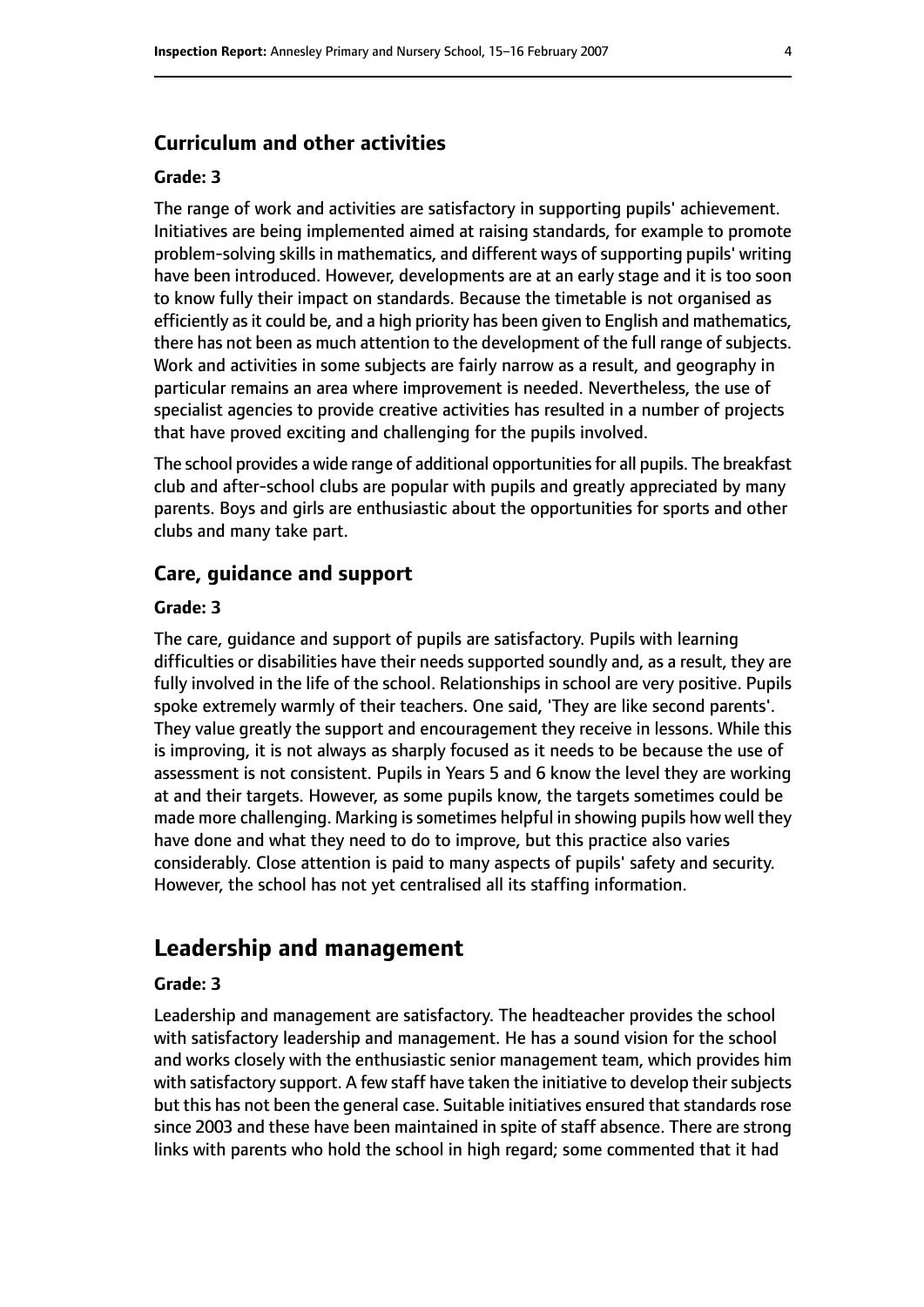improved in the past few years. However, a few parents rightly feel that their children make good progress in some classes but less so in others. The senior management team has a reasonable understanding of the progress that pupils make through the school. This is used adequately to identify areas for improvement and to challenge

staff to develop their practice. However, monitoring systems are not rigorous enough to demonstrate how well the teaching has an impact on pupils' learning. Planning for school improvement does not focus sufficiently on the areas that the school has identified as weak and there are not enough checks on how well developments are having an effect. Governance is satisfactory; governors are involved well in the life of the school and hold it adequately to account.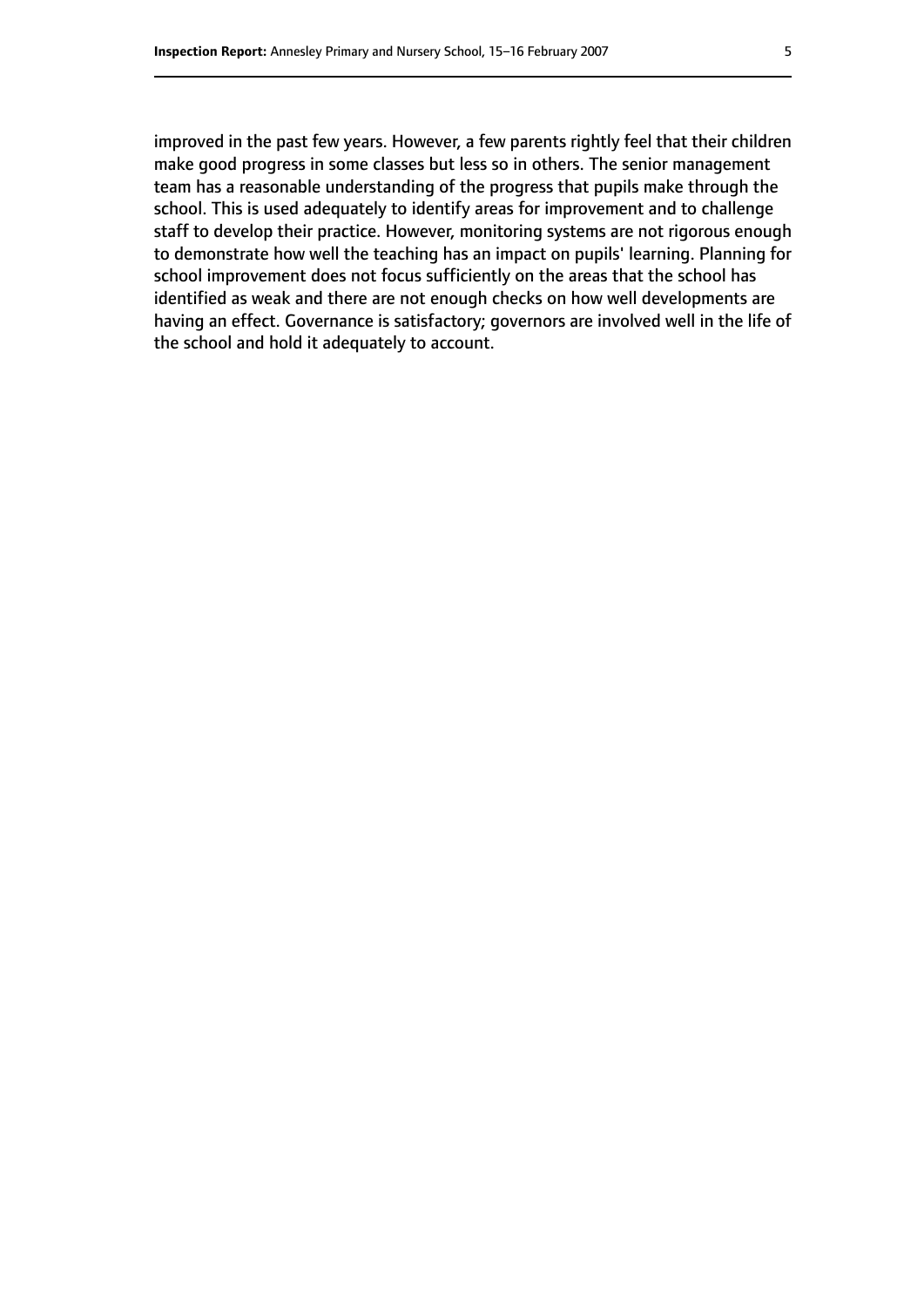**Any complaints about the inspection or the report should be made following the procedures set out inthe guidance 'Complaints about school inspection', whichis available from Ofsted's website: www.ofsted.gov.uk.**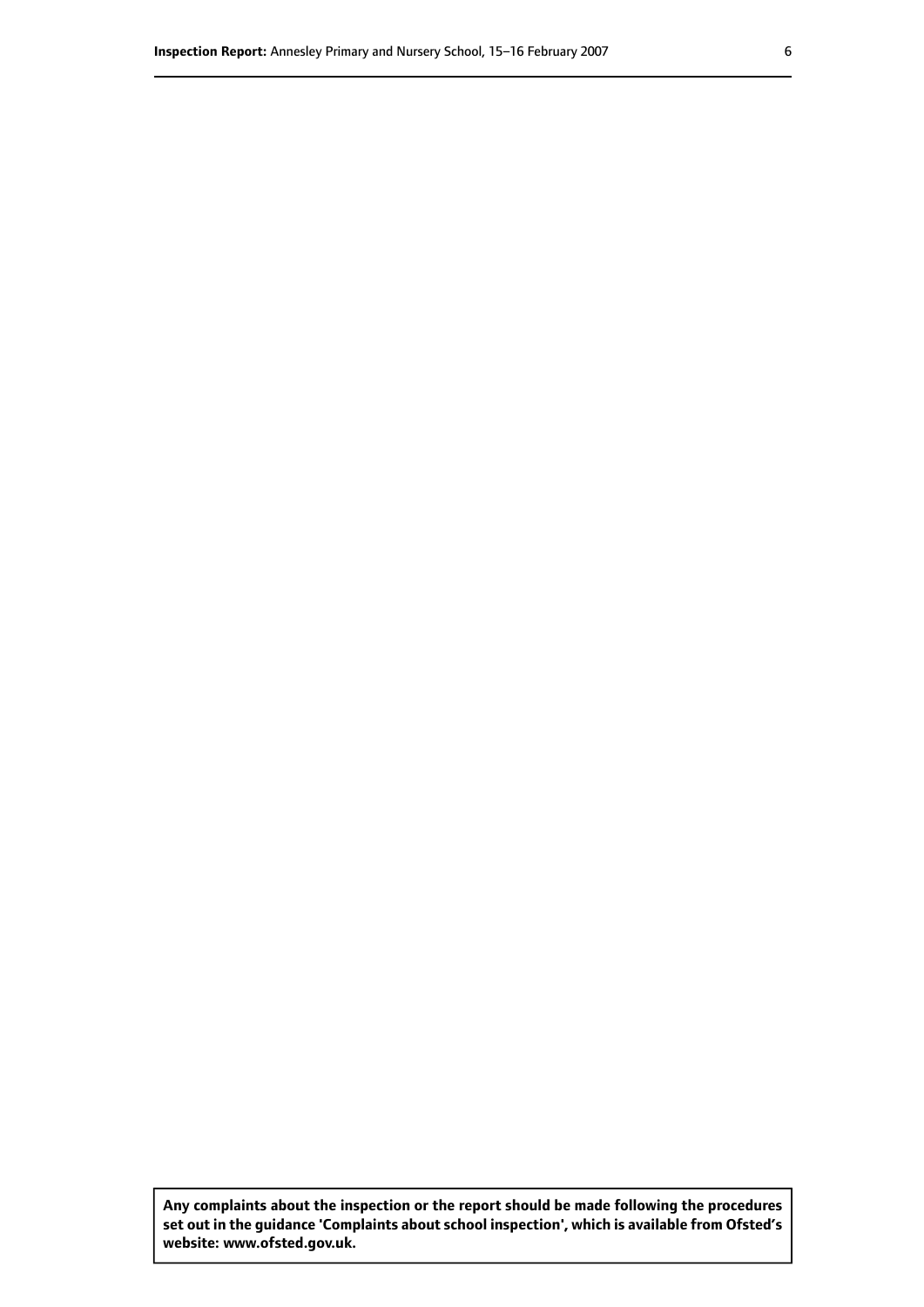# **Inspection judgements**

| Key to judgements: grade 1 is outstanding, grade 2 good, grade 3 satisfactory, and grade 4 | School         |
|--------------------------------------------------------------------------------------------|----------------|
| inadeauate                                                                                 | <b>Overall</b> |

# **Overall effectiveness**

| How effective, efficient and inclusive is the provision of education, integrated<br>care and any extended services in meeting the needs of learners? |     |
|------------------------------------------------------------------------------------------------------------------------------------------------------|-----|
| How well does the school work in partnership with others to promote learners'<br>well-being?                                                         |     |
| The quality and standards in the Foundation Stage                                                                                                    |     |
| The effectiveness of the school's self-evaluation                                                                                                    |     |
| The capacity to make any necessary improvements                                                                                                      |     |
| Effective steps have been taken to promote improvement since the last<br>inspection                                                                  | Yes |

## **Achievement and standards**

| How well do learners achieve?                                                                               |  |
|-------------------------------------------------------------------------------------------------------------|--|
| The standards <sup>1</sup> reached by learners                                                              |  |
| How well learners make progress, taking account of any significant variations between<br>groups of learners |  |
| How well learners with learning difficulties and disabilities make progress                                 |  |

## **Personal development and well-being**

| How good is the overall personal development and well-being of the<br>learners?                                  |  |
|------------------------------------------------------------------------------------------------------------------|--|
| The extent of learners' spiritual, moral, social and cultural development                                        |  |
| The behaviour of learners                                                                                        |  |
| The attendance of learners                                                                                       |  |
| How well learners enjoy their education                                                                          |  |
| The extent to which learners adopt safe practices                                                                |  |
| The extent to which learners adopt healthy lifestyles                                                            |  |
| The extent to which learners make a positive contribution to the community                                       |  |
| How well learners develop workplace and other skills that will contribute to<br>their future economic well-being |  |

## **The quality of provision**

| $\Box$ How effective are teaching and learning in meeting the full range of the $\Box$<br>  learners' needs?        |  |
|---------------------------------------------------------------------------------------------------------------------|--|
| $\mid$ How well do the curriculum and other activities meet the range of needs<br>$\mid$ and interests of learners? |  |
| How well are learners cared for, guided and supported?                                                              |  |

 $^1$  Grade 1 - Exceptionally and consistently high; Grade 2 - Generally above average with none significantly below average; Grade 3 - Broadly average to below average; Grade 4 - Exceptionally low.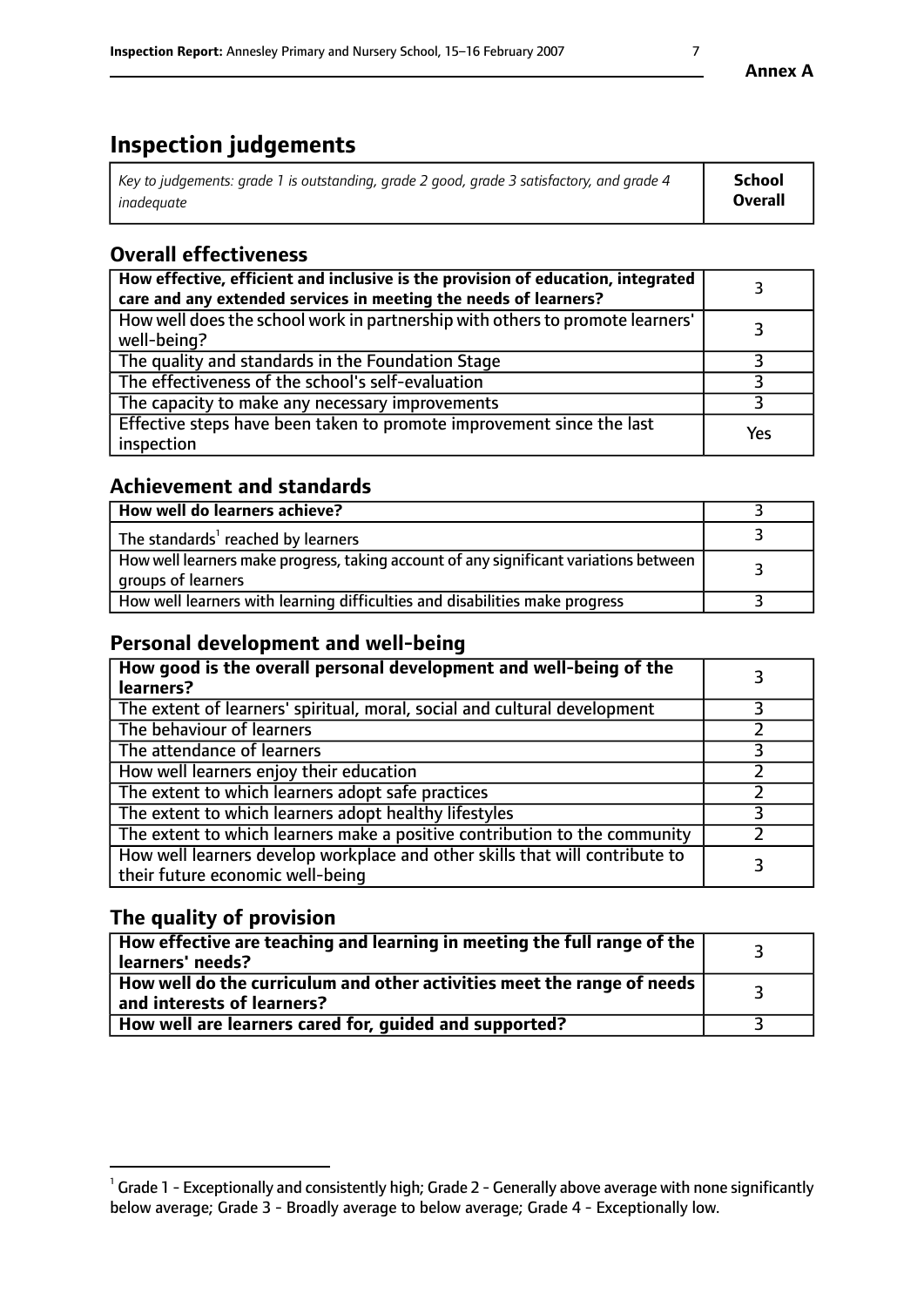# **Leadership and management**

| How effective are leadership and management in raising achievement<br>and supporting all learners?                                              | 3          |
|-------------------------------------------------------------------------------------------------------------------------------------------------|------------|
| How effectively leaders and managers at all levels set clear direction leading<br>to improvement and promote high quality of care and education | 4          |
| How effectively performance is monitored, evaluated and improved to meet<br>challenging targets                                                 | 3          |
| How well equality of opportunity is promoted and discrimination tackled so<br>that all learners achieve as well as they can                     |            |
| How effectively and efficiently resources, including staff, are deployed to<br>achieve value for money                                          | 3          |
| The extent to which governors and other supervisory boards discharge their<br>responsibilities                                                  | 3          |
| Do procedures for safequarding learners meet current government<br>requirements?                                                                | <b>Yes</b> |
| Does this school require special measures?                                                                                                      | No         |
| Does this school require a notice to improve?                                                                                                   | <b>No</b>  |